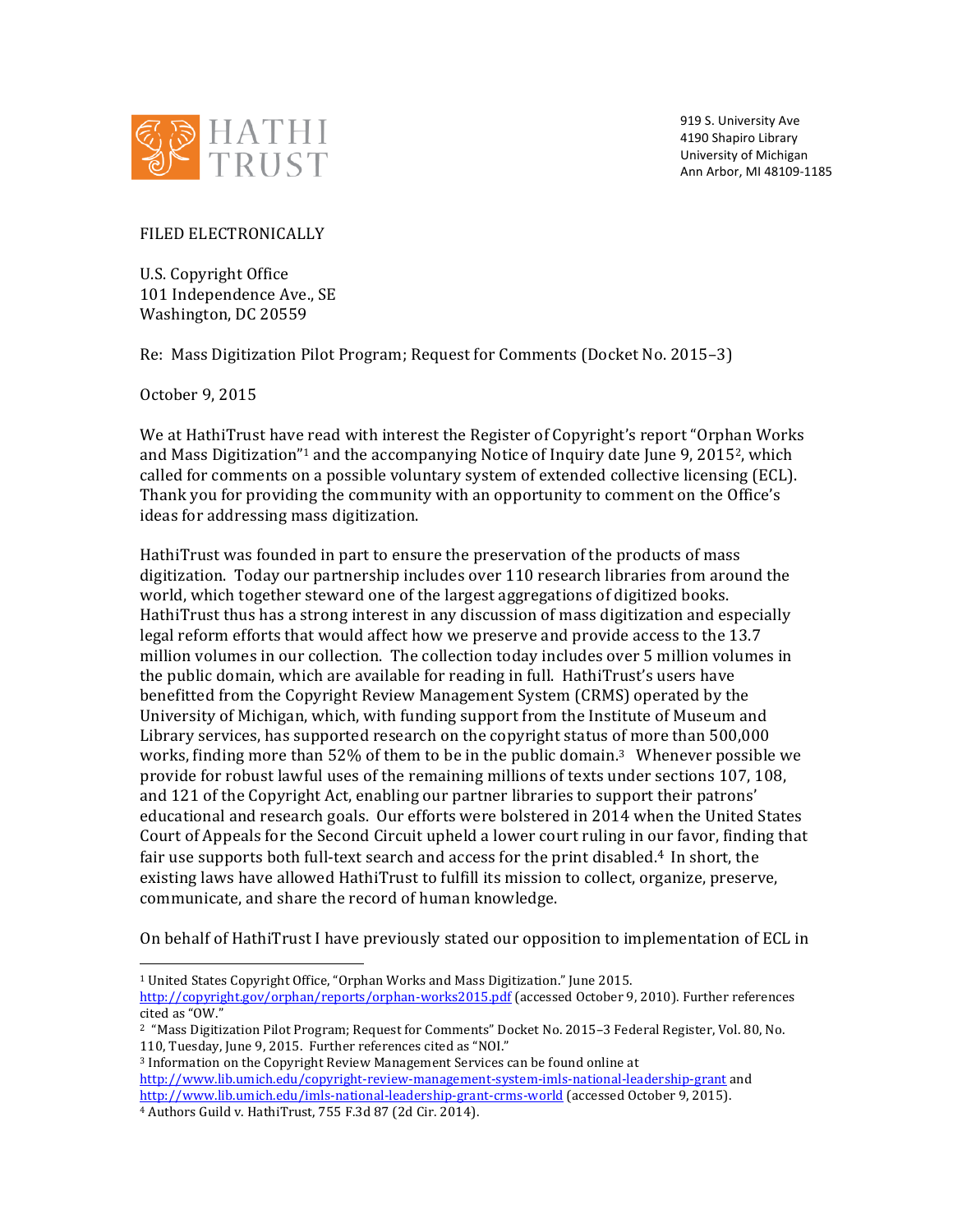the United States, first during roundtable hearings on Orphan Works and Mass Digitization at the Copyright Office in March 2014 and in subsequent written comments. HathiTrust has argued that ECL regimes were not readily adaptable to the US market, that ECL could threaten first amendment protections and fair use protections, and noted that fair use has offered us powerful avenues to pursue our objectives. At that roundtable I personally heard objections from creators, distributors, libraries and even potential collective management organizations. Our written comments noted that that we "were struck by the degree to which participant stakeholders opposed the implementation of an extended collective licensing scheme in the United States, and believe that this demonstrates clearly that such a legislative solution should not be pursued."<sup>5</sup>

Thus my colleagues and I were surprised to see the June Notice of Inquiry asking for still further comments on a voluntary pilot Extended Collective Licensing program. HathiTrust's opposition to ECL continues, and I have no expectation that further deliberations on this topic will yield a useful result. The proposal seeks to enable potential uses of in-copyright works that fall outside of what fair use might permit such as "providing digital access to copyrighted works in their entirety." $6$  The proposal reads as a good faith effort to help the public derive additional benefit from mass digitization programs while also offering creators, authors, and publishers guarantees that they could derive new financial value from the works they control. However, HathiTrust does not believe an ECL cannot achieve what the Copyright Office seeks. I am concerned that an ECL will result in a regression of rights currently available to users, and will introduce costs so extreme that the value of an ECL would be severely limited.

Even a limited, "voluntary" Extended Collective Licensing program could eventually be used by others to try and compel us to take part in the program in order to do what we already do today under the law. The Copyright Office believes that the inclusion of a fair use savings clause and the existence of a license will be attractive because it will limit participants' legal exposure: "For many mass digitization users - particularly non-state actors with limited resources – the avoidance of exposure to federal litigation and infringement liability will be well worth the cost of a license."<sup>7</sup> This assertion depends entirely upon the as-yet unknown cost of such a license. If that cost were to prove too high, then such actors are left with another, potentially more expensive option: "[T]hose making a different risk/reward calculation would be free to forego a license and assert the fair use defense in the event litigation arose."<sup>8</sup> This suggests a situation in which the existence of a voluntary license could encourage litigation, or threats of litigation in order to coerce participation or simply stop legitimate, lawful uses that fall outside of its scope.

The US library community is understandably skeptical that an ECL could produce terms that would be beneficial to students, researchers, and the public. Research libraries' several decades of history with licensing of digital publications leads them to approach any license with extreme caution. Through licensing publishers have contractually forbidden such fundamental activities as interlibrary loan or even linking to articles on a course syllabus without an additional fee. Although the ECL proposal recommends a savings clause for

  $5$  Comments of HathiTrust, Orphan Works and Mass Digitization, May 21, 2014, page 4, available at: http://copyright.gov/orphan/comments/Docket2012\_12/HathiTrust.pdf (accessed October 9, 2015). <sup>6</sup> OW at 101. 

<sup>7</sup> OW at 101.

<sup>8</sup> OW at 101.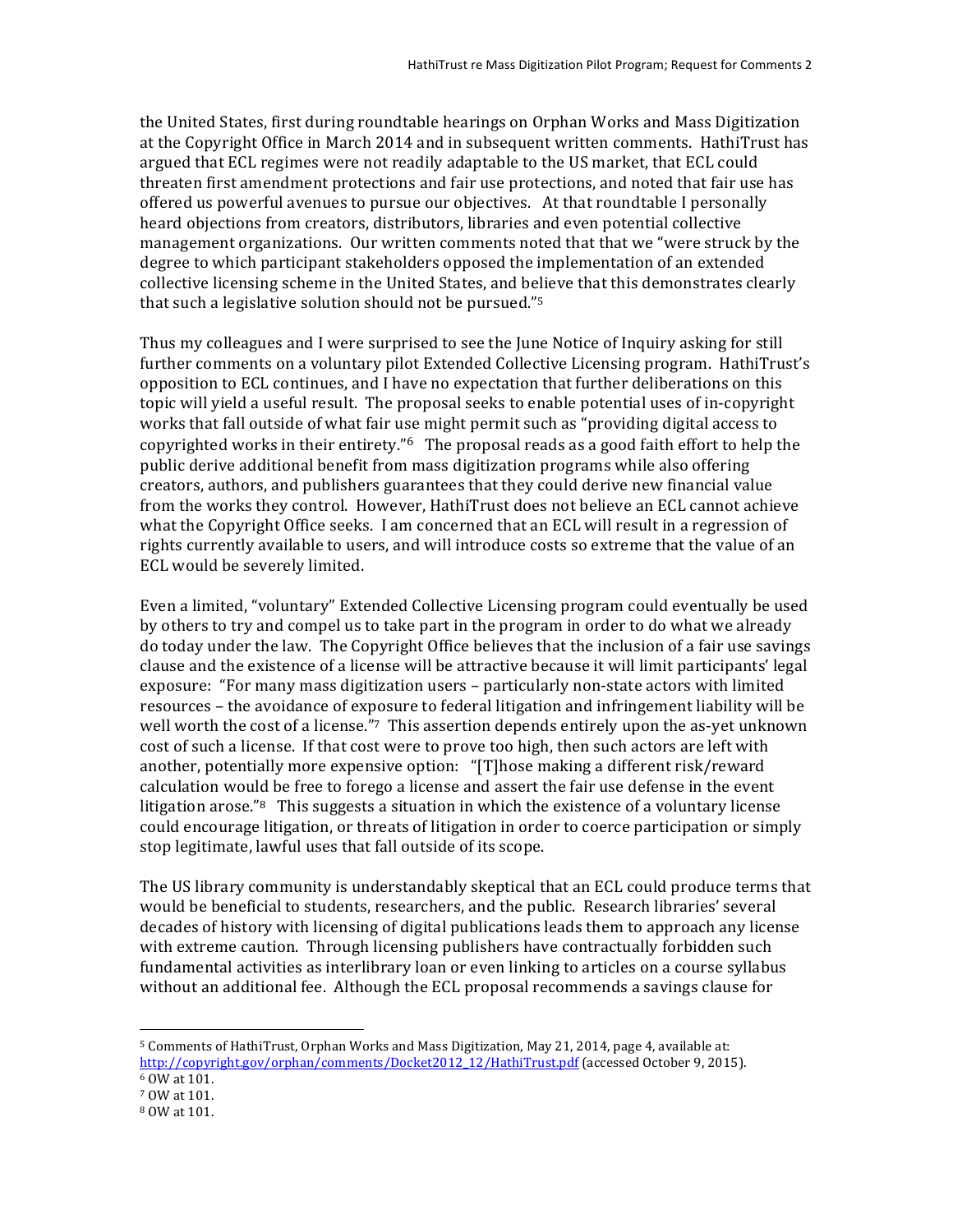section 107, it says nothing about a sayings clause for sections  $108$  or  $121$ , or indeed any other sections of the Copyright Act. Such additional clauses would be necessary to guarantee that the potential licensors would lose no rights available in the law. However, based on historical experience in libraries it is not clear that the existence of such savings clauses would be acceptable to collective management organizations if a pilot were attempted. 

In addition to these concerns, annual licensing fees paid by libraries have continually increased faster than inflation, reducing the capacity of libraries to acquire new publications while attempting to maintaining access to an historical record that they now rent, rather than own.<sup>9</sup> The HathiTrust collection is built from materials our partners own, not rent. The prospect of renting access that adds significant new costs to the market for research publications is not an attractive one. It is hard to see how the economics of even a pilot ECL program could make sense. The ECL parameters described by the Copyright Office appear to be modeled in part on the failed settlement to litigation among Google, the Author's Guild, and the American Association of Publishers. That settlement, if approved, would have created the infrastructure to support licensed access to the works included in the Google Books project. A Book Rights Registry would have supported the identification of rightsholders and allocation of royalties them, and would have defined processes to identify those whose works would be included under the license.

But there exists a significant difference between the voluntary pilot proposed by the Copyright Office and that three-way settlement rejected by the court: funding. Under the settlement Google agreed to invest \$34.5 million to create the Registry itself, with fees from a subscription licenses supporting the management of the Registry once operational. Potential candidate collective management organizations have since questioned the viability of ECL in the US. During the 2014 Roundtable, the Copyright Clearance Center stated that in an effective ECL program "there not only needs to be money for the rights holders...there needs to be money to run the thing. And the likelihood...that there is going to be money that is available to pay for running the system, in addition to paying the rights holders is a very, very difficult question."<sup>10</sup>

On this point HathiTrust agrees with the Copyright Clearance Center: securing adequate funding for an ECL will challenge both potential licensors and those who would manage the program. Even if an investor could provide seed funding, the need to recoup costs would likely drive the cost of ECL too high for licensees. The Copyright Office itself is not currently in a position to support the development of infrastructure that would support the operation of an ECL in the United States. The proposal is impracticable if only for these reasons.

The potential costs of an ECL have apparently inhibited its development in at least one nation that has the legal framework to support it. The Orphan Works report cites the United Kingdom's regulations defining parameters for the development of an ECL in Britain.<sup>11</sup> At

 

<sup>&</sup>lt;sup>9</sup> See the Association of Research Libraries visualization of this trend. "ARL Inflation-Adjusted Expenditure Data, Materials & salary expenditures of Association of Research Libraries member libraries in inflation-adjusted, 2014 dollars." October 2014. https://public.tableau.com/profile/ct.census.data#!/vizhome/ARLInflation-AdjustedExpenditures/Story1 (accessed October 9, 2015).

<sup>&</sup>lt;sup>10</sup> Transcript of Library of Congress Orphan Works and Mass Digitization Roundtables, pg. 303, lines 9-17, http://www.copyright.gov/orphan/transcript/0311LOC.pdf (accessed October 9, 2015).

<sup>&</sup>lt;sup>11</sup> Copyright and Rights in Performances (Extended Collective Licensing) Regulations  $2014$ , S.I. 2014/ 2588, art. 18. http://www.legislation.gov.uk/ukdsi/2014/9780111116890 (accessed October 9, 2015).